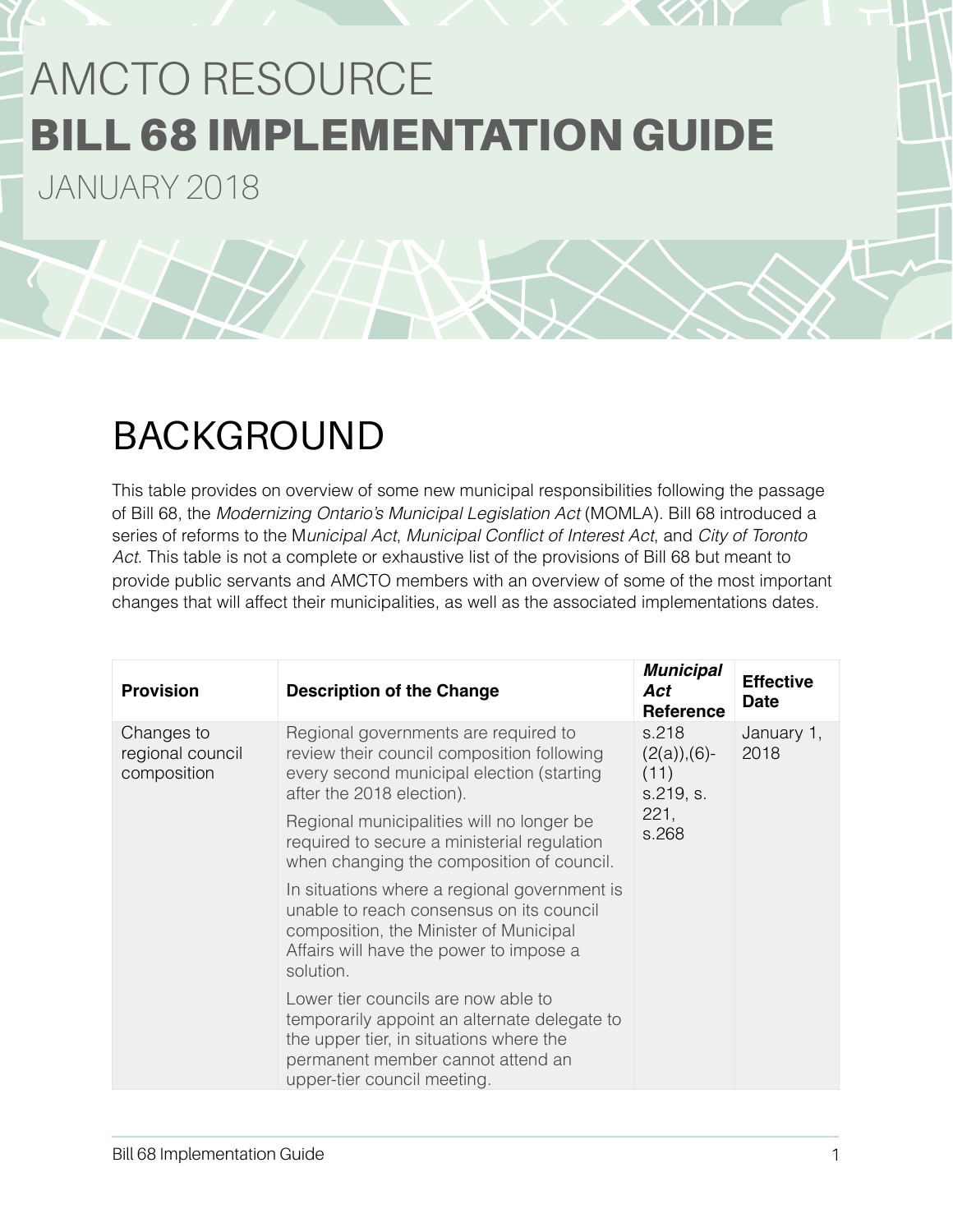| New definition of a<br>meeting      | Bill 68 created a new definition of a meeting,<br>which states: "meeting" means any regular,<br>special or other meeting of a council, of a<br>local board or of a committee of either of<br>them, where (a) a quorum of members is<br>present, and (b) members discuss or<br>otherwise deal with any matter in a way that<br>materially advances the business or<br>decision- making of the council, local board<br>or committee. | s.238(1)  | January 1,<br>2018 |
|-------------------------------------|------------------------------------------------------------------------------------------------------------------------------------------------------------------------------------------------------------------------------------------------------------------------------------------------------------------------------------------------------------------------------------------------------------------------------------|-----------|--------------------|
| New closed<br>meeting<br>exceptions | Bill 68 added four new exemptions for<br>situations where council can move into<br>closed session. They are:                                                                                                                                                                                                                                                                                                                       | s. 239(2) | January 1,<br>2018 |
|                                     | (h) information explicitly supplied in<br>confidence to the municipality or<br>local board by Canada, a province<br>or territory or a Crown agency of any<br>of them;                                                                                                                                                                                                                                                              |           |                    |
|                                     | i) a trade secret or scientific,<br>technical, commercial, financial or<br>labour relations information,<br>supplied in confidence to the<br>municipality or local board, which, if<br>disclosed, could reasonably be<br>expected to prejudice significantly<br>the competitive position or interfere<br>significantly with the contractual or<br>other negotiations of a person, group<br>of persons, or organization;            |           |                    |
|                                     | (i) a trade secret or scientific,<br>technical, commercial or financial<br>information that belongs to the<br>municipality or local board and has<br>monetary value or potential<br>monetary value; or                                                                                                                                                                                                                             |           |                    |
|                                     | (k) a position, plan, procedure,<br>criteria or instruction to be applied to<br>any negotiations carried on or to be<br>carried on by or on behalf of the<br>municipality or local board.                                                                                                                                                                                                                                          |           |                    |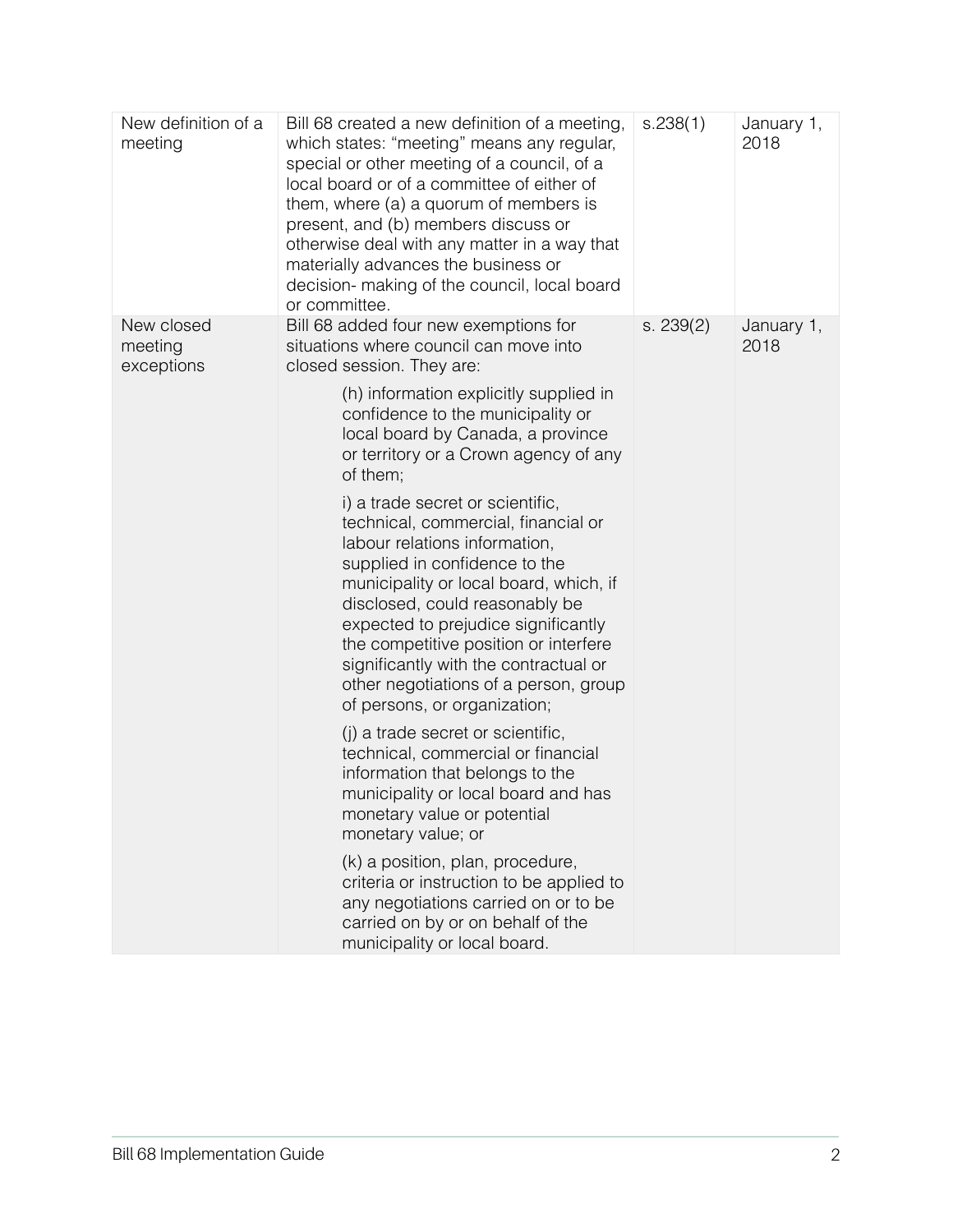| Electronic<br>participation in<br>council meetings | Bill 68 will allow councillors and members of<br>local boards to participate in meetings<br>electronically. While this option will be<br>available to all municipalities it does come<br>with caveats, including:                                                                                             | s.238(3.1)<br>$-(3.2)$   | January 1,<br>2018 |
|----------------------------------------------------|---------------------------------------------------------------------------------------------------------------------------------------------------------------------------------------------------------------------------------------------------------------------------------------------------------------|--------------------------|--------------------|
|                                                    | Councillors who participate in a<br>meeting electronically cannot be<br>counted towards quorum. For a<br>councillor to participate<br>electronically, there must be an in-<br>person quorum of councillors for the<br>meeting to proceed.                                                                     |                          |                    |
|                                                    | Councillors or members of local<br>٠<br>boards are only permitted to<br>participate electronically in meetings<br>that are open to the public.<br>Participating in closed session<br>meetings will remain limited to those<br>councillors or members of a local<br>board who are participating in-<br>person. |                          |                    |
| Small business<br>programs                         | Municipalities are required to meet<br>prescribed conditions before establishing<br>small business programs.                                                                                                                                                                                                  | s.108(2)                 | January 1,<br>2018 |
| Codes of conduct                                   | Codes of Conductare mandatory for all<br>municipalities.                                                                                                                                                                                                                                                      | s.223.2(1)               | March 1,<br>2019   |
| Integrity<br>commissioner                          | All municipalities must provide their citizens<br>access to an Integrity Commissioner (IC)-<br>either by appointing their own, keeping one<br>on retainer, or working with another<br>municipality through a shared serviced<br>arrangement.                                                                  | s.223.3(1)<br>(1.1)(1.2) | March 1,<br>2019   |
| Staff-council<br>relations                         | All municipalities are required to have a<br>policy on the relationship between members<br>of council and the officers and employees of<br>the municipality.                                                                                                                                                  | s.270(1)(8)              | March 1,<br>2019   |
| Policy for<br>pregnancy/<br>parental leave         | All municipalities are required to have<br>policies for pregnancy and parental leaves<br>for council members.                                                                                                                                                                                                 | s. 270                   | March 1,<br>2019   |
| Policy for<br>protection of the<br>tree canopy     | All municipalities are required to have<br>policies indicating how they will protect the<br>tree canopy in their municipality.                                                                                                                                                                                | s.270                    | March 1,<br>2019   |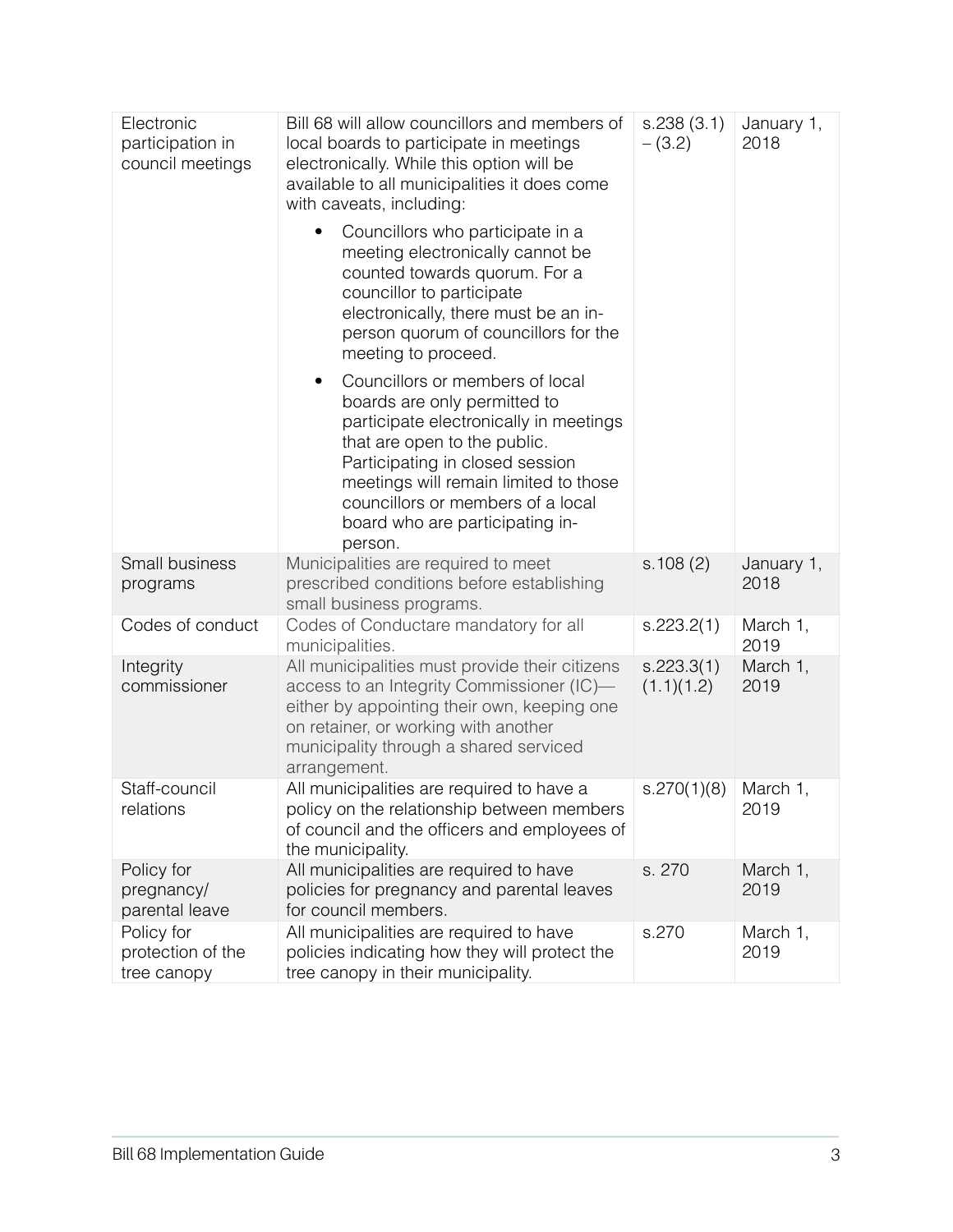| Property tax<br>collection and<br>administration | Bill 68 introduced a number of amendments<br>to property tax collection and<br>administration, including:<br>Where a municipal service is<br>$\bullet$<br>provided to a property,<br>municipalities can now add unpaid<br>fees to the tax roll.<br>Post Roll Amended Notices (PRANs)<br>can now be added to assessment<br>changes that currently trigger the<br>recalculation of charitable rebates<br>and other tax relief amounts.<br>Allow application to cancel, reduce<br>$\bullet$<br>or refund overcharges caused by a<br>gross or manifest error in<br>supplementary and omitted<br>assessment information. | s.357          | May 30,<br>2017    |
|--------------------------------------------------|---------------------------------------------------------------------------------------------------------------------------------------------------------------------------------------------------------------------------------------------------------------------------------------------------------------------------------------------------------------------------------------------------------------------------------------------------------------------------------------------------------------------------------------------------------------------------------------------------------------------|----------------|--------------------|
| Tax sales                                        | A number of changes were made to the tax<br>sale process, including:<br>Providing municipalities with the<br>option to initiate an expedited tax<br>sale process for properties that have<br>vested in the Crown because of the<br>dissolution of a corporation.                                                                                                                                                                                                                                                                                                                                                    | s. 371,<br>388 | January 1,<br>2018 |
|                                                  | Clarifying municipalities' ability to<br>$\bullet$<br>use the tax sale process to collect<br>unpaid property taxes on property<br>that becomes the property of the<br>Crown as a result of the death of an<br>individual who did not have any<br>lawful heirs.                                                                                                                                                                                                                                                                                                                                                      |                | May 30,<br>2017    |
|                                                  | Deeming properties that forfeit to the<br>Crown as a result of the dissolution<br>of a corporation or the death of an<br>individual without lawful heirs to be<br>subject to property taxation.<br>However, municipalities cannot<br>recover such amounts from the<br>Crown.                                                                                                                                                                                                                                                                                                                                        |                | May 30,<br>2017    |
|                                                  | Reducing the time that property<br>taxes have to be owing before a<br>municipality can start a tax sale from<br>3 years to 2 years.                                                                                                                                                                                                                                                                                                                                                                                                                                                                                 |                | May 30,<br>2017    |
|                                                  | Changing the payment out of court<br>$\bullet$<br>provisions to eliminate the one year<br>wait for a court to make                                                                                                                                                                                                                                                                                                                                                                                                                                                                                                  |                | January 1,<br>2018 |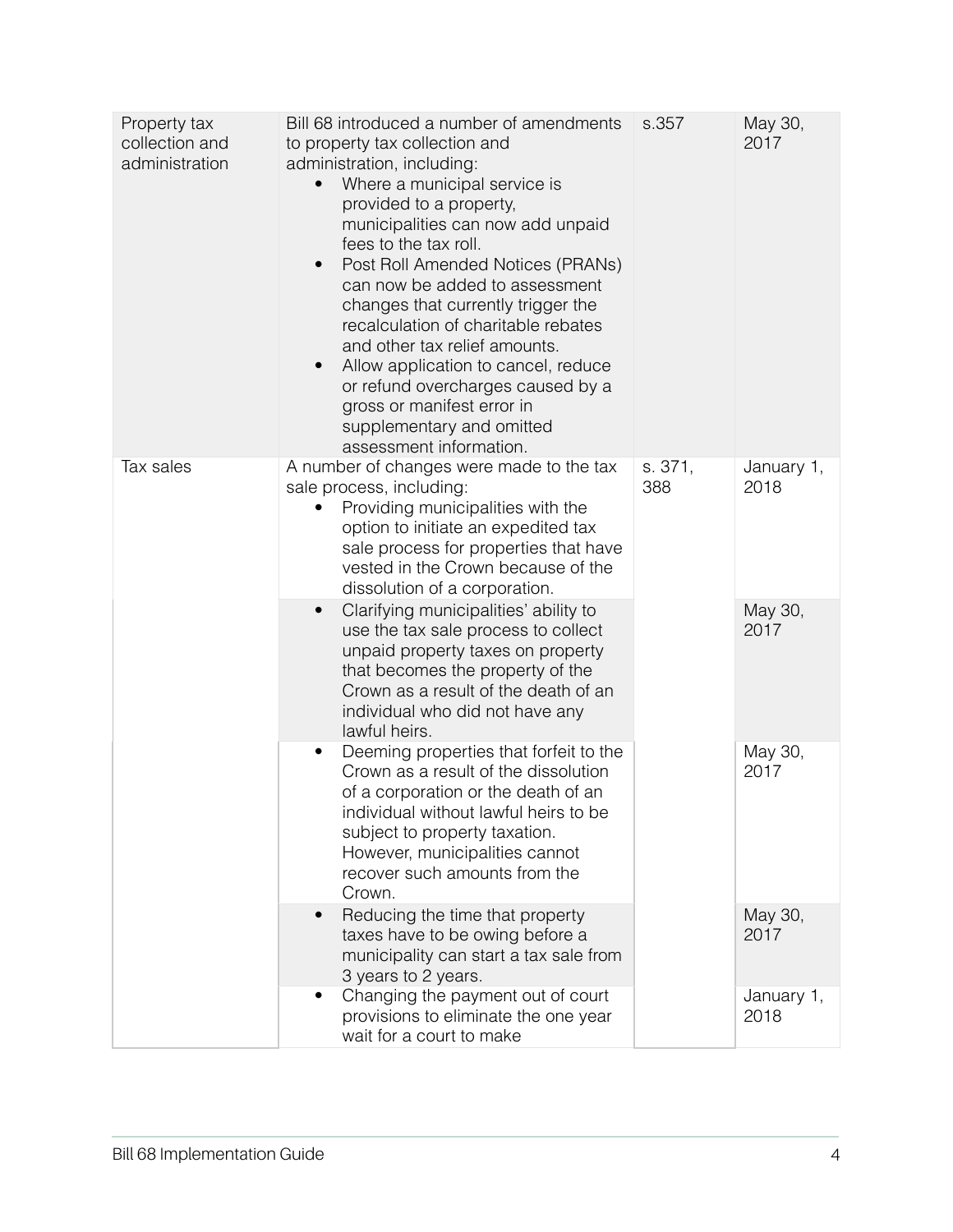| Prudent investor<br>status | Bill 68 also expands access to the<br>government's prudent investor standard for<br>municipalities that meet certain prescribed<br>conditions.        | s.418      | TBD.            |
|----------------------------|-------------------------------------------------------------------------------------------------------------------------------------------------------|------------|-----------------|
| <b>AMP Powers</b>          | Bill 68 also gives permissive authority for<br>municipalities to impose administrative<br>penalties for failure to comply with a<br>municipal by-law. | s.434.1(1) | May 30,<br>2017 |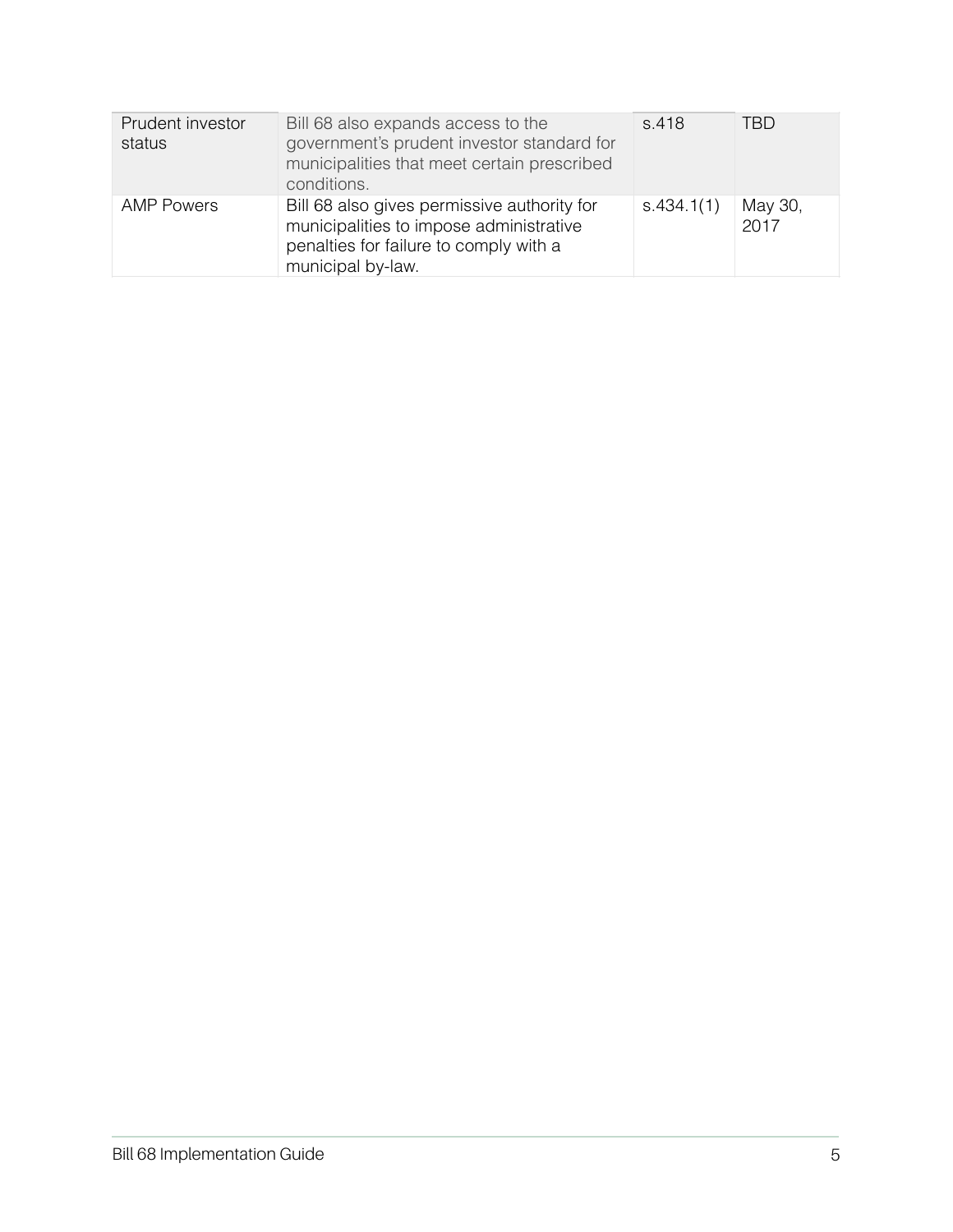#### **About AMCTO:**

AMCTO represents excellence in local government management and leadership by providing education, accreditation, leadership, and management expertise for Ontario's municipal professionals for over 75 years. With almost 2,200 members working in municipalities across Ontario, AMCTO is Ontario's largest voluntary association of local government staff, and the leading professional development organization for municipal professionals.

## **For more information about this resource, contact:**

Rick Johal Director, Member and Sector Relations rjohal@amcto.com | 905.602.4294 ext. 232

Eric Muller Policy Advisor [emuller@amcto.com](mailto:emuller@amcto.com) | (905) 602-4294 x234

## **Contact us:**

AMCTO | Association of Municipal Managers, Clerks and Treasurers of Ontario 2680 Skymark Avenue, Suite 610 Mississauga, Ontario L4W 5L6 Tel: (905) 602-4294 | Fax: (905) 602-4295 Web: [www.amcto.com](http://www.amcto.com) | @amcto\_policy